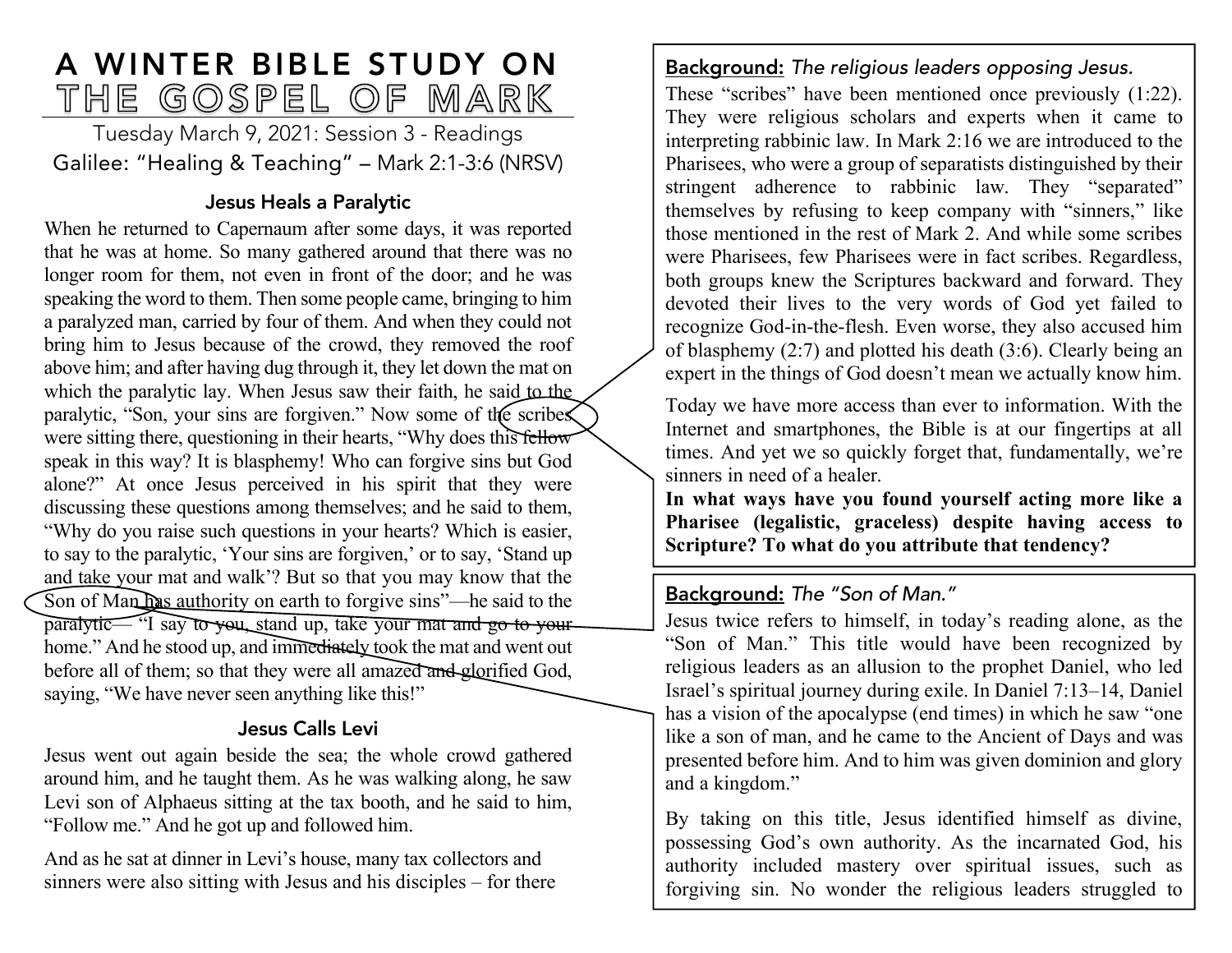Background: *The "Son of Man."* (Continued)

accept what he was saying. They were not looking for God himself to visit them.

Jesus uses the title later in Mark when he refers to his suffering, death, and resurrection, (8:31; 9:9, 12, 31; 10:33–34, 45; 14:21 [twice], 41); and his glorious return  $(8:38; 13:26; 14:62)$ . As such, Mark's use of the term emphasizes Jesus's destiny even more than his identity. The truly human savior must suffer and die. But he is more than just a man, so he must also be raised from the dead and return in glory.

**Read Daniel 7:9–18. List all the descriptions of the "Son of Man" in that passage. Now read Daniel 10:16–19. What similarities do you see? Now turn to Revelation 1:9–16. How does this passage align with Daniel? In what ways does this depiction of Christ change or expand your view of his character and person?**

sinners were also sitting with Jesus and his disciples – for there were many who followed him. When the scribes of the Pharisees saw that he was eating with sinners and tax collectors, they said to his disciples, "Why does he eat with tax collectors and sinners?" When Jesus heard this, he said to them, "Those who are well have no need of a physician, but those who are sick; I have come to call not the righteous but sinners."

#### The Question about Fasting

Now John's disciples and the Pharisees were fasting; and people came and said to him, "Why do John's disciples and the disciples of the Pharisees fast, but your disciples do not fast?" Jesus said to them, "The wedding guests cannot fast while the bridegroom is with them, can they? As long as they have the bridegroom with them, they cannot fast. The days will come when the bridegroom is taken away from them, and then they will fast on that day.

"No one sews a piece of unshrunk cloth on an old cloak; otherwise, the patch pulls away from it, the new from the old, and a worse tear is made. And no one puts new wine into old wineskins; otherwise, the wine will burst the skins, and the wine is lost, and so are the skins; but one puts new wine into fresh wineskins."

#### Pronouncement about the Sabbath

One sabbath he was going through the grainfields; and as they made their way his disciples began to pluck heads of grain. The Pharisees said to him, "Look, why are they doing what is not lawful on the sabbath?" And he said to them, "Have you never read what David did when he and his companions were hungry and in need of food? He entered the house of God, when Abiathar was high priest, and ate the bread of the Presence, which it is not lawful for any but the priests to eat, and he gave some to his companions." Then he said to them, "The sabbath was made for humankind, and not humankind for the sabbath; so the Son of Man is lord even of the sabbath."

#### Background: *Origins & Practices of the Sabbath*

The word "Sabbath" means "cease," "rest," "complete rest," or "desist," and occurs, in its various forms, one hundred and four times in the Old Testament alone. Though the word does not appear in Genesis, the concept of Sabbath is shown in Genesis 1:1–2:4, where God creates the world and all living things in six days, then rests on the seventh.

Exodus 20:11 clarifies that the seventh day is meant to be the Sabbath day, holy and blessed. The text implies that, because God rested on the seventh day of creation, humankind should follow his example and rest on the seventh day. But over the centuries, as Israel turned from Yahweh, they abandoned the regular practice of Sabbath. The prophets pronounced judgment on their idolatry and unfaithfulness, citing among other sins their profaning of the Sabbath.

After the exile, Nehemiah stressed the importance of the Sabbath celebration (9:14). During the intertestamental period, several hundred years before Jesus, religious leaders attempted to legislate how one must observe the Sabbath. The Sabbath regulations, as interpreted by the Pharisees, lost the intent of the Sabbath prescribed in the Old Testament. Therefore, the rules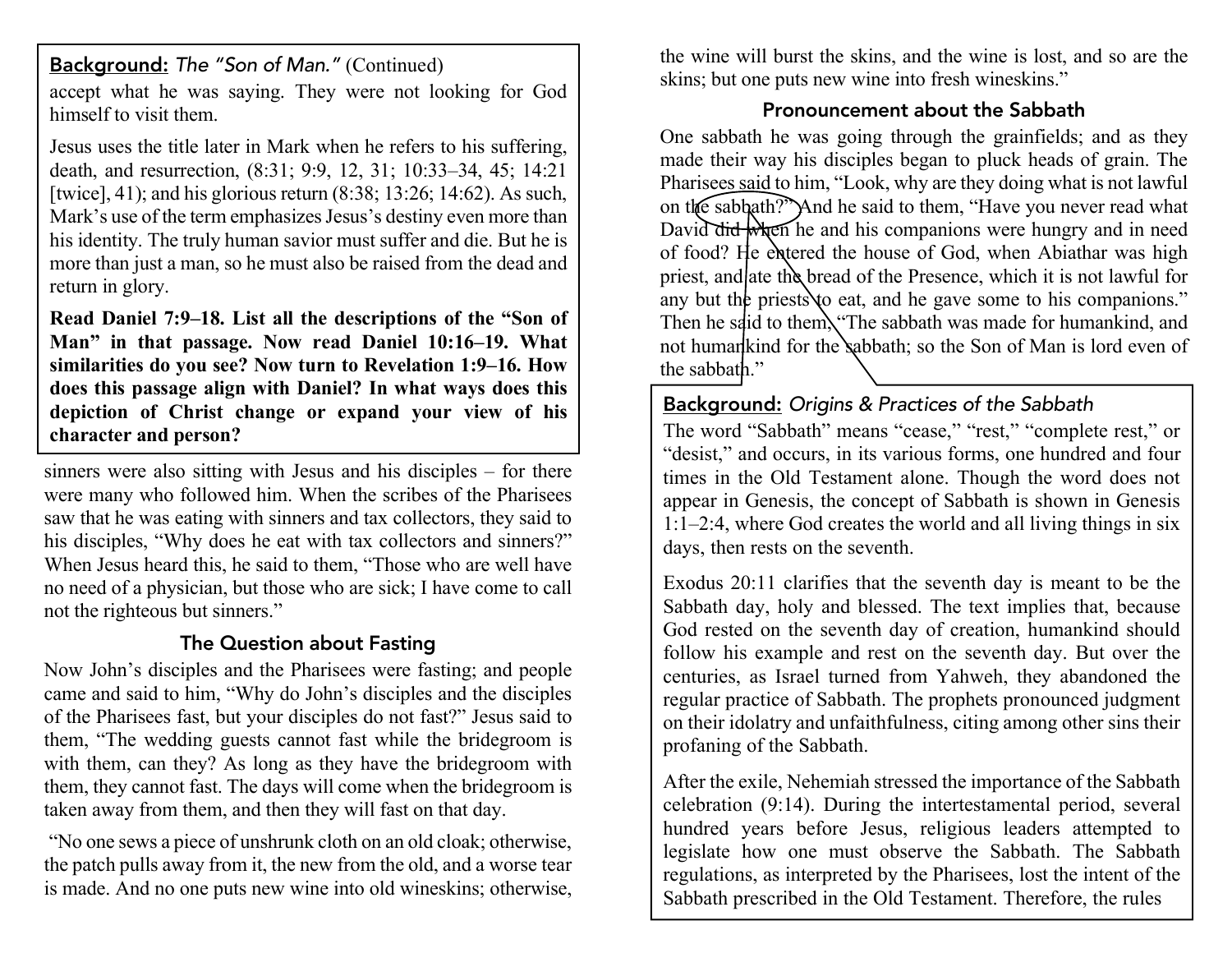Background: *"The Sabbath."* (Continued) they observed were human made, not God made, and able to be broken.

The Sabbath proclaimed at creation was intended to serve mankind as a holy day, giving blessing, and observing God's rest and restoration. Nothing of Jesus's or his disciples' actions in Mark 2 and 3 were contrary to the purpose and intent of the Sabbath observance. As such, Jesus was not rewriting the law, but fulfilling and clarifying the original law.

**Do you observe a Sabbath—an intentional time of rest? What does it look like? How do Sabbath rests influence your spiritual life? Your physical and emotional health?**

#### The Man with a Withered Hand

Again he entered the synagogue, and a man was there who had a withered hand. They watched him to see whether he would cure him on the sabbath, so that they might accuse him. And he said to the man who had the withered hand, "Come forward." Then he said to them, "Is it lawful to do good or to do harm on the sabbath, to save life or to kill?" But they were silent. He looked around at them with anger; he was grieved at their hardness of heart and said to the man, "Stretch out your hand." He stretched it out, and his hand was restored. The Pharisees went out and immediately conspired with the Herodians against him, how to destroy him.

## BACKGROUND ON

### THE GOSPEL OF MARK

#### The Lord of the Sabbath (From Theology of Work)

#### ( https://www.theologyofwork.org/new-testament/mark/rhythms-of-work-rest-andworship/the-lord-of-the-sabbath-mark-223-36 )

Mark 1:21-34, makes it clear that the Sabbath was very integrated into the weekly rhythms of Jesus. The clash that takes place between Jesus and the Pharisees is not over whether to observe the Sabbath but over how to observe it. For the Pharisees, the Sabbath was primarily defined in negative terms. What, they would ask, is prohibited by the commandment to do no work (Exodus 20:8-11; Deuteronomy 5:12- 15)? To them, even the casual action of the disciples in picking ears of grain constitutes a kind of work and thus ignores the prohibition. It is interesting that they describe this action as "not lawful" (Mark 2:24), even though such a specific application of the fourth commandment is lacking in the Torah. They regard their own interpretation of the law as authoritative and binding, and do not consider the possibility that they might be wrong. Even more objectionable for them is Jesus' act of healing (Mark 3:1-6), which is depicted as the key event leading the Pharisees to plot against Jesus.

By contrast with the Pharisees, Jesus regards the Sabbath positively. The day of freedom from work is a gift for humanity's good. "The Sabbath was made for humankind, not humankind for the Sabbath" (Mark 2:27). Moreover, the Sabbath affords opportunities to exercise compassion and love. Such a view of the Sabbath has good prophetic antecedent. Isaiah 58 links the Sabbath with compassion and social justice in the service of God, culminating with a description of God's blessing on those who will "call the Sabbath a delight" (Isaiah 58:13-14). The juxtaposition of compassion, justice, and Sabbath suggests that the Sabbath is most fully used as a day of worship by the demonstration of compassion and justice. After all, the Sabbath itself is a remembrance of God's justice and compassion in delivering Israel from slavery in Egypt (Deut 5:15).

The first Sabbath account (Mark 2:23-28) is triggered by the disciples' action of picking ears of grain. While Matthew adds that the disciples were hungry, and Luke describes their action of rubbing the ears of grain between their hands before eating them, Mark simply describes them as picking the grain, which conveys the casual nature of the action. The disciples were probably absently picking at the seeds and nibbling them. The defence that Jesus offers when challenged by the Pharisees seems a little strange at first, because it is a story about the house of God, not the Sabbath. Have you never read what David did when he and his companions were hungry and in need of food? He entered the house of God,